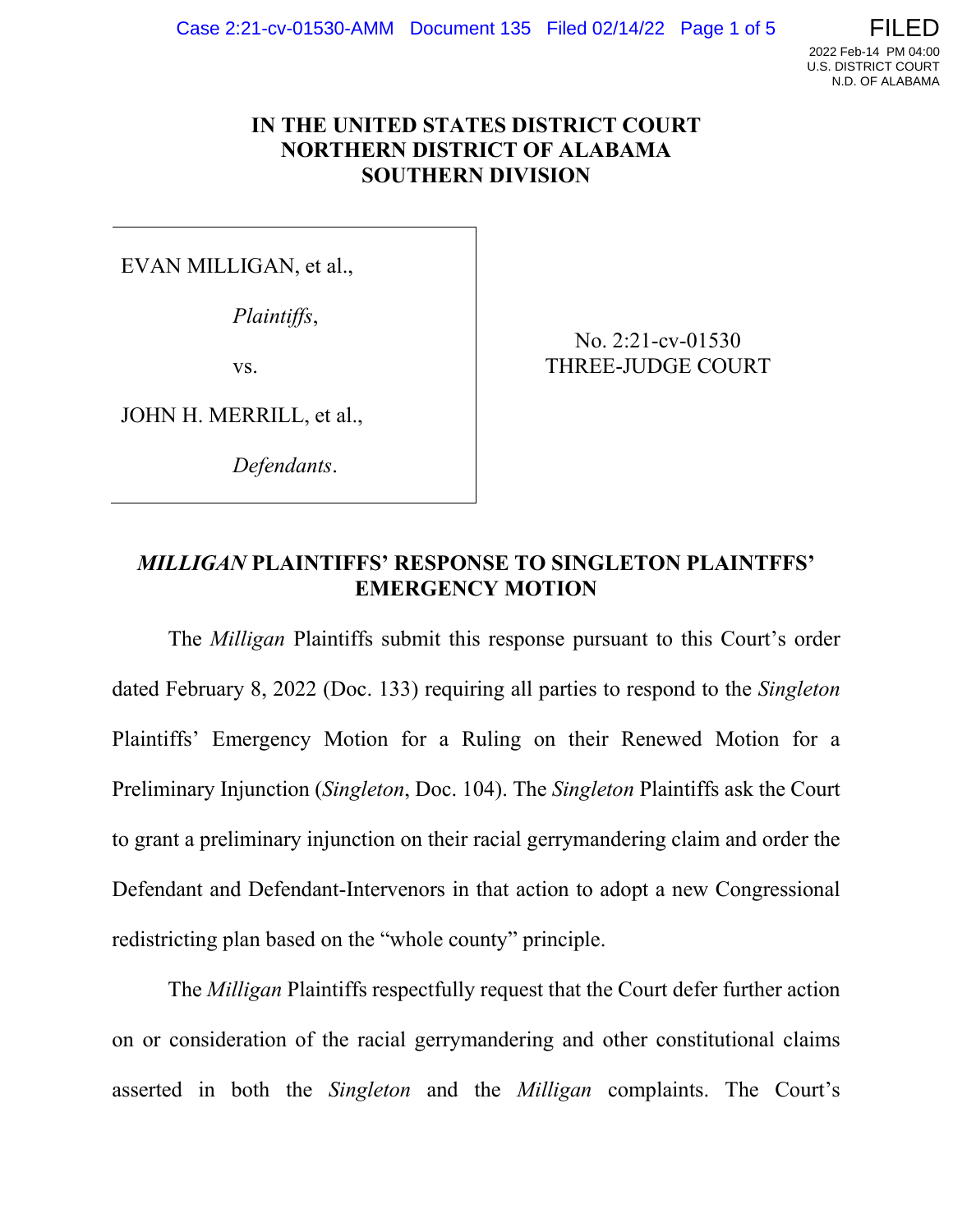#### Case 2:21-cv-01530-AMM Document 135 Filed 02/14/22 Page 2 of 5

consideration of the *Singleton* and *Milligan* constitutional claims (as well as further consideration of the *Milligan* Plaintiffs' statutory claims) will be aided by a fuller evidentiary record. Additionally, the avoidance of further interlocutory treatment of individual claims will serve the interest of judicial economy. Accordingly, rather than address the merits further on a preliminary basis and record, this Court should defer action on the *Singleton* Plaintiffs' motion and not address their right to preliminary relief at this time. 1

If, however, the Court is inclined to consider the *Singleton* Plaintiffs' renewed motion for a preliminary injunction on its merits at this stage, the *Milligan* Plaintiffs request that the Court formally sever the *Singleton* and *Milligan* cases prior to any further consideration of the *Singleton* claims. This Court previously consolidated the two cases solely for purposes of the preliminary injunction proceedings (Doc. 40). If the cases remain consolidated, then extending the preliminary injunction proceedings in the *Singleton* case will impact a variety of issues affecting the *Milligan* case, including the scope and timing of discovery and trial. In addition, binding the *Milligan* Plaintiffs to any findings of fact or legal rulings in further preliminary injunction proceedings in *Singleton—*in which the *Milligan* Plaintiffs do not intend to be involved—would be unfairly prejudicial to the *Milligan* Plaintiffs.

<sup>1</sup> Additionally, given the U.S. Supreme Court's decision to stay this Court's preliminary injunction on the *Milligan* Plaintiffs' statutory claims, further consideration of the *Singleton* Plaintiffs' constitutional claim at this time is likely futile.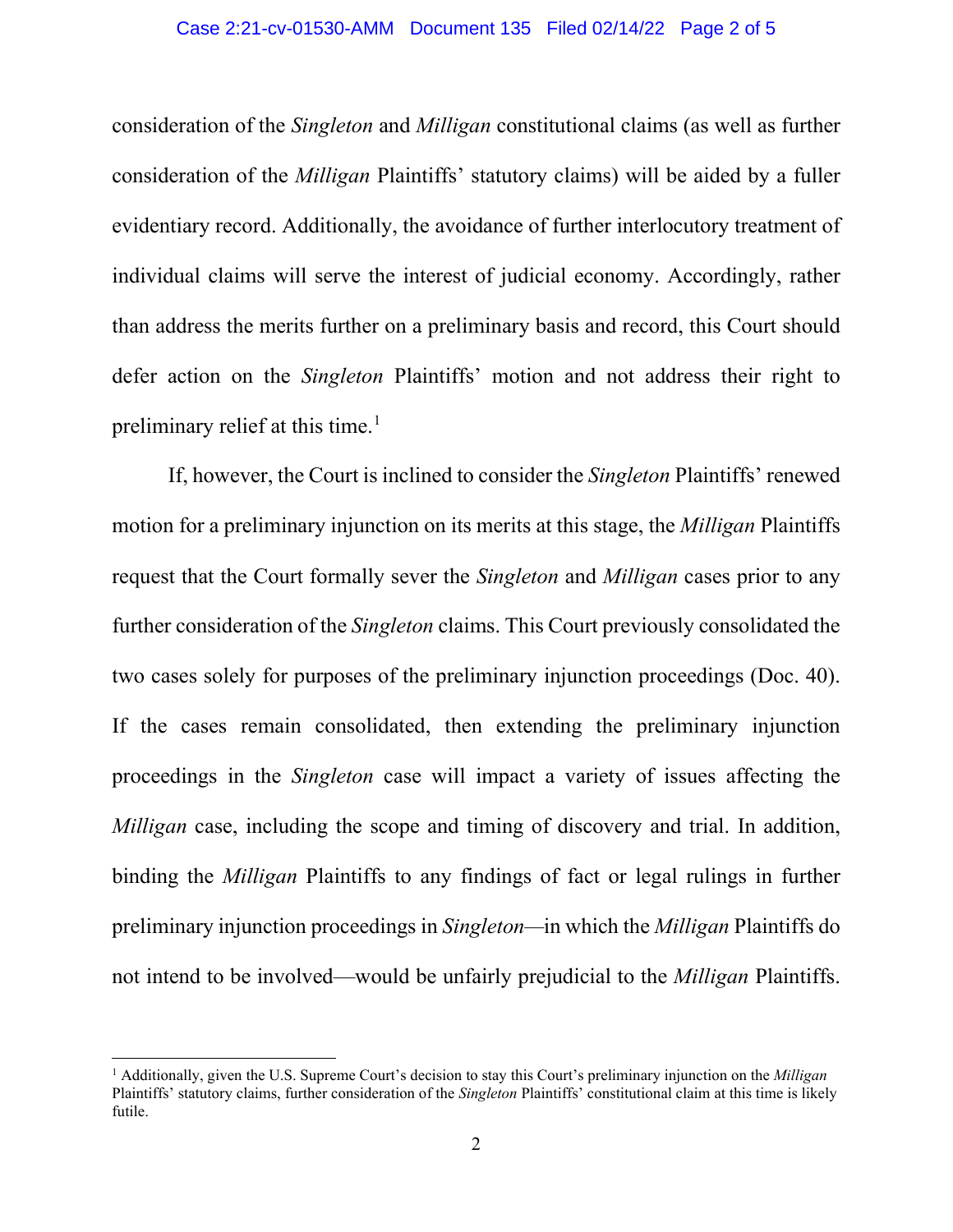While the racial gerrymandering claims of the *Milligan* and *Singleton* Plaintiffs share some common elements, the claims are (as the Court is aware) materially different in important respects. Accordingly, if the Court intends to grant the *Singleton* Plaintiffs' emergency motion and give further consideration to their motion for a preliminary injunction, the *Milligan* Plaintiffs request that the Court first sever the *Singleton* and *Milligan* cases for all purposes.

Respectfully submitted,

DATED this 14th day of February 2022.

#### */s/ Deuel Ross*

Deuel Ross\* NAACP LEGAL DEFENSE & EDUCATIONAL FUND, INC. 700 14th Street N.W. Ste. 600 Washington, DC 20005 (202) 682-1300 dross@naacpldf.org

Leah Aden\* Stuart Naifeh\* Kathryn Sadasivan (ASB-517-E48T) Brittany Carter\* NAACP LEGAL DEFENSE & EDUCATIONAL FUND, INC. 40 Rector Street, 5th Floor New York, NY 10006 (212) 965-2200 laden@naacpldf.org snaifeh@naacpldf.org

Shelita M. Stewart\* Jessica L. Ellsworth\* HOGAN LOVELLS US LLP 555 Thirteenth Street, NW Washington, D.C. 20004

*/s/ Sidney M. Jackson* Sidney M. Jackson (ASB-1462-K40W) Nicki Lawsen (ASB-2602-C00K) WIGGINS CHILDS PANTAZIS FISHER & GOLDFARB, LLC 301 19th Street North Birmingham, AL 35203 Phone: (205) 341-0498 sjackson@wigginschilds.com nlawsen@wigginschilds.com

### */s/ Davin M. Rosborough*

Davin M. Rosborough\* Julie A. Ebenstein\* AMERICAN CIVIL LIBERTIES UNION FOUNDATION 125 Broad St. New York, NY 10004 (212) 549-2500 drosborough@aclu.org jebenstein@aclu.org

*/s/ LaTisha Gotell Faulks* LaTisha Gotell Faulks (ASB-1279-I63J) Kaitlin Welborn\* AMERICAN CIVIL LIBERTIES UNION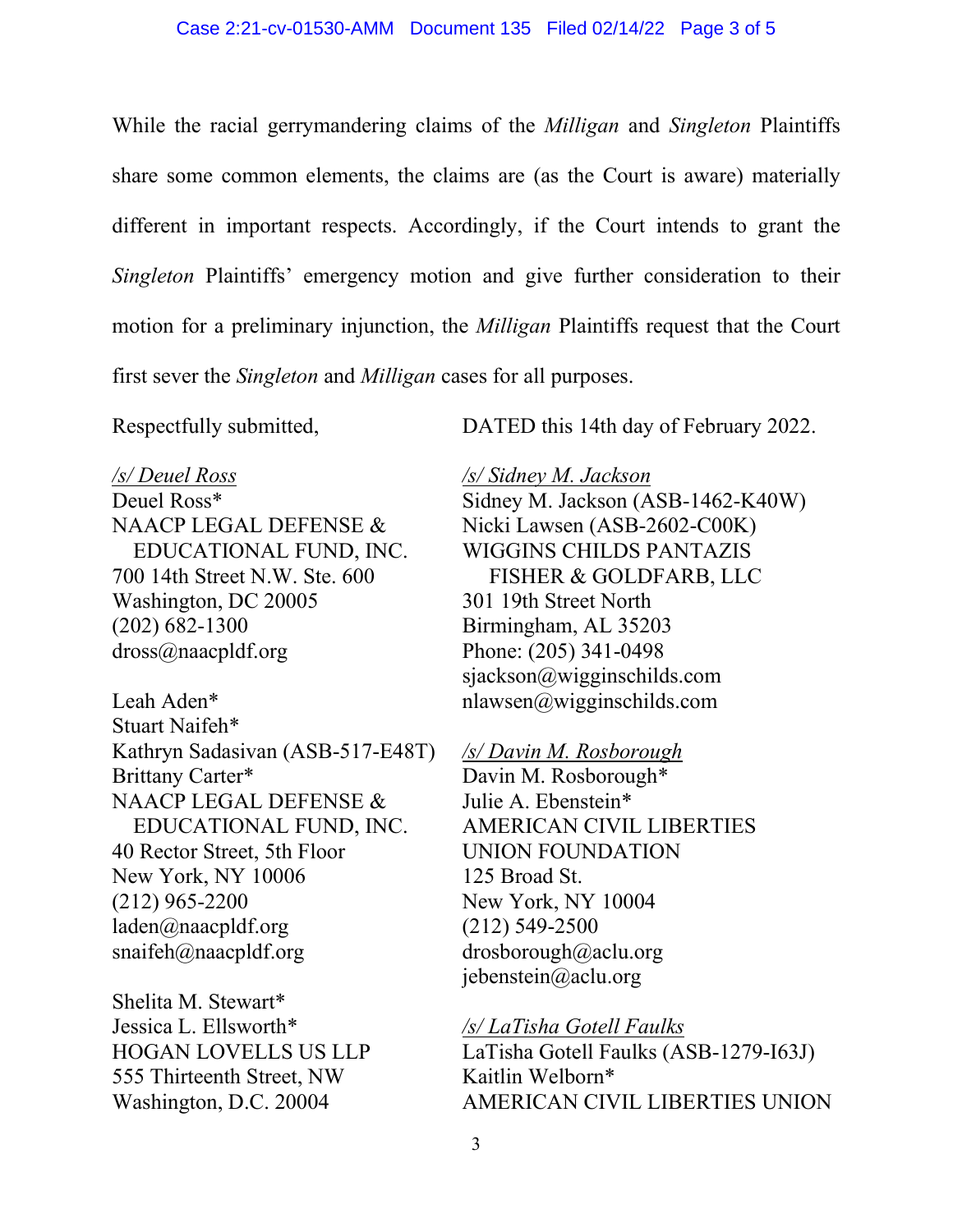(202) 637-5600 shelita.stewart@hoganlovells.com

David Dunn\* HOGAN LOVELLS US LLP 390 Madison Avenue New York, NY 10017 (212) 918-3000 david.dunn@hoganlovells.com

Michael Turrill\* Harmony A. Gbe\* HOGAN LOVELLS US LLP 1999 Avenue of the Stars Suite 1400 Los Angeles, CA 90067 (310) 785-4600 michael.turrill@hoganlovells.com harmony.gbe@hoganlovells.com

OF ALABAMA P.O. Box 6179 Montgomery, AL 36106-0179 (334) 265-2754 tgfaulks@aclualabama.org kwelborn@aclualabama.org

Blayne R. Thompson\* HOGAN LOVELLS US LLP 609 Main St., Suite 4200 Houston, TX 77002 (713) 632-1400 blayne.thompson@hoganlovells.com

*Attorneys for Milligan Plaintiffs*